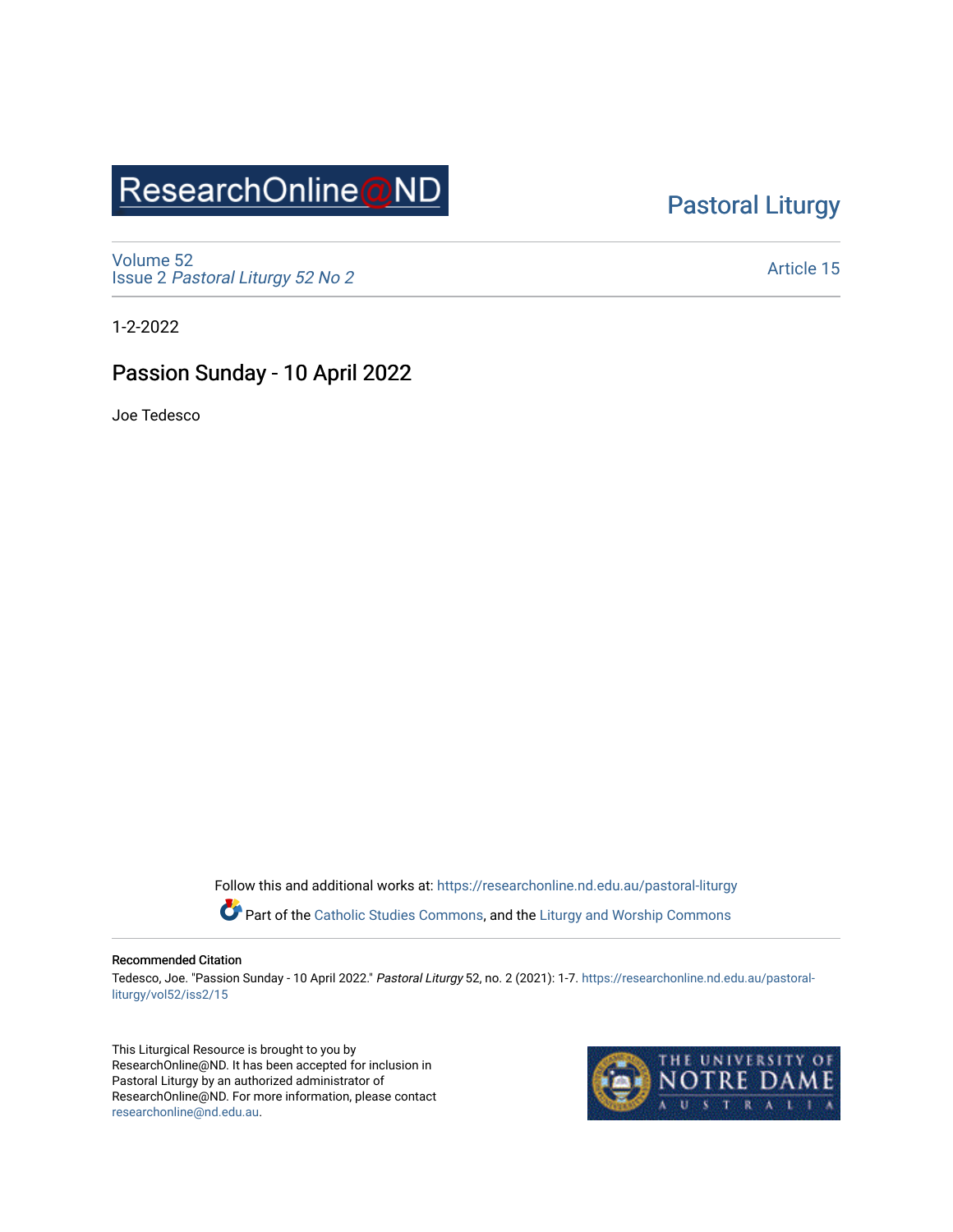

# **10 April 2022**

# Palm Sunday of the Passion of the Lord

Reflection by Joe Tedesco

### **Introduction**

Today we begin Holy Week with a two-part liturgical movement. The first focusses on Jesus' triumphant entry into Jerusalem where we proclaim, 'blessing to the king'. The second part features an extended reading of the Passion of the Lord where we come to see what sort of king Jesus actually is; one who lays down his life for all humanity.

### **Procession Reading**

### **Luke 19:28-40**

Jesus enters Jerusalem in the manner predicted by the prophet Zechariah; a king triumphant and victorious, yet humbly riding on a colt.

### **Penitential Act**

Use one of the *Roman Missal* texts or this optional litany form:

Lord Jesus, you are the face of divine compassion. Lord, have mercy.

You died for the sake of the whole world. Christ, have mercy.

You rose to bring to life the new creation. Lord, have mercy.

### **Collect**

*The oration* Almighty ever-living God, who as an example of humility for the human race to follow caused our Saviour to take flesh and submit to the Cross, graciously grant that we may heed his lesson of patient suffering and so merit a share in his Resurrection.

### *Commentary*

This Sunday signals an intensification of the Lenten journey. It celebrates the entry of the Lord into Jerusalem and heralds the upcoming Passion. It operates as the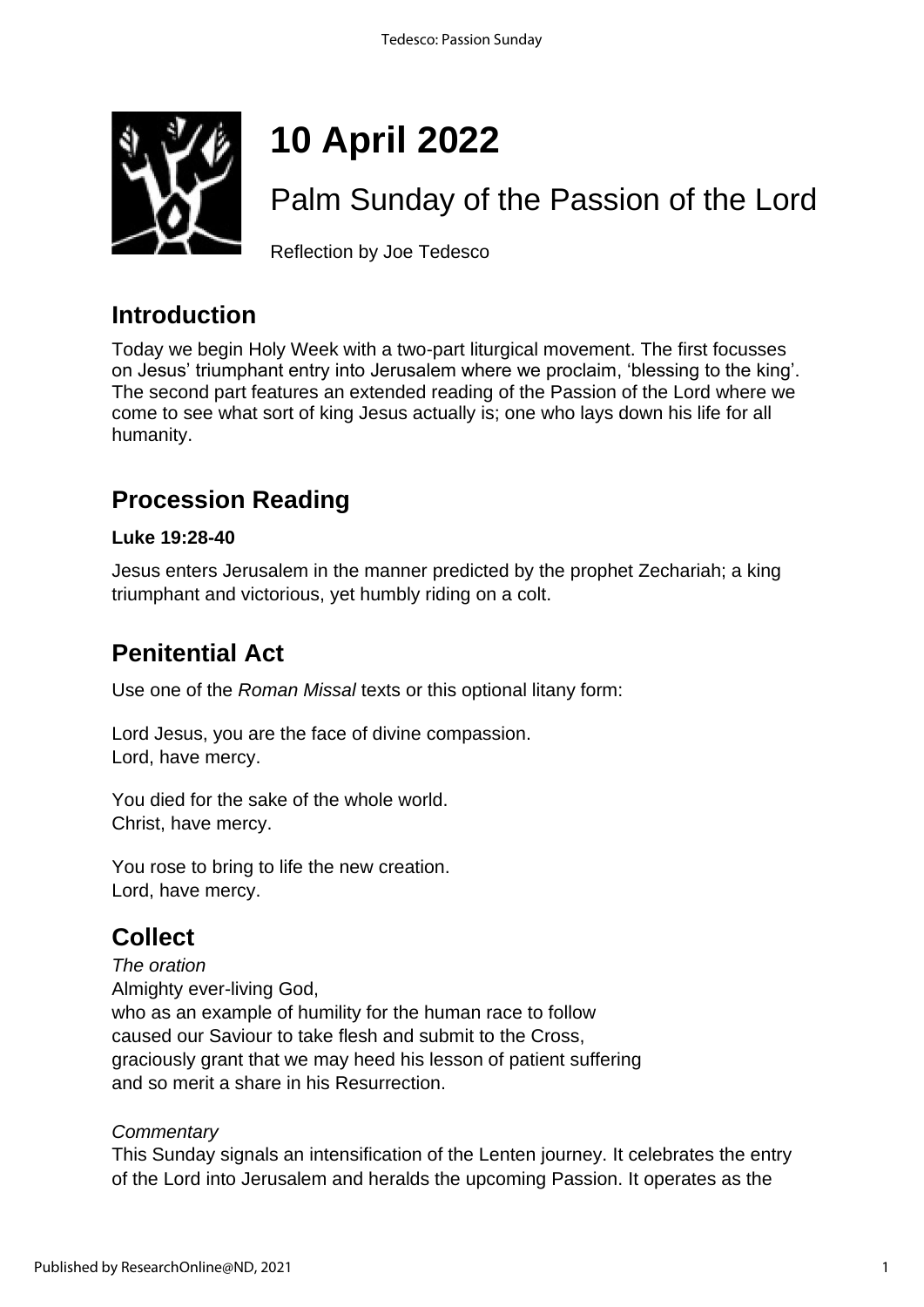climactic Sunday of Lent and as the introduction to Holy Week. In this, the collect is extremely interesting. It establishes the paschal mystery as a unified whole: the incarnation, the death and the resurrection are one of a piece. There is no atomisation of the singular mystery of salvation. The incarnation and the cross are intertwined as the ultimate exemplars of the self-emptying of Christ under the will of God. The presupposition is that the way to resurrection is to follow the will of God, the God who holds all power and does not fall under the sway of death. The response of the Saviour to the divine will is patient suffering. Similarly patient suffering is recommended as our response too, especially as the seasonal fast increases in intensity. Further the self-abasement of Christ is an example of humility for all humanity. However, suffering and humility are not the endpoint of the prayer, rather the aim of the whole is participation in the resurrection.

### **First Reading**

### **Isaiah 50:4-7**

Isaiah provides an image of the 'Suffering Servant'; one who does not shy away from trials that come with doing the will of God.

### **Responsorial Psalm**

### **Psalm 22(21):8-9, 17-20, 23-24**

### *My God, my God, why have you abandoned me?* (v. 2)

The famous Psalm that calls out to God from a sense of unjust abandonment. In Mark's Gospel these words appear on Jesus' lips as he endures the cross.

### **Second Reading**

### **Philippians 2:6-11**

The essence of Jesus' life and mission is captured in this proclamation of the early Christian community. Even though Christ was one with God, Christ emptied himself of this equality to be completely like us.

### **Gospel Reading**

### **Luke 22:14-23:56 or Luke 23:1-49**

Luke's account of the Passion of the Lord includes some distinct features. One is that in Luke's account, Jesus goes to his death with others around him including Simon of Cyrene, the thieves on either side of Jesus on the cross, and many who had followed from Galilee who stood at a distance and watched. We join with them in contemplating and responding to the profound events captured in the Passion narrative.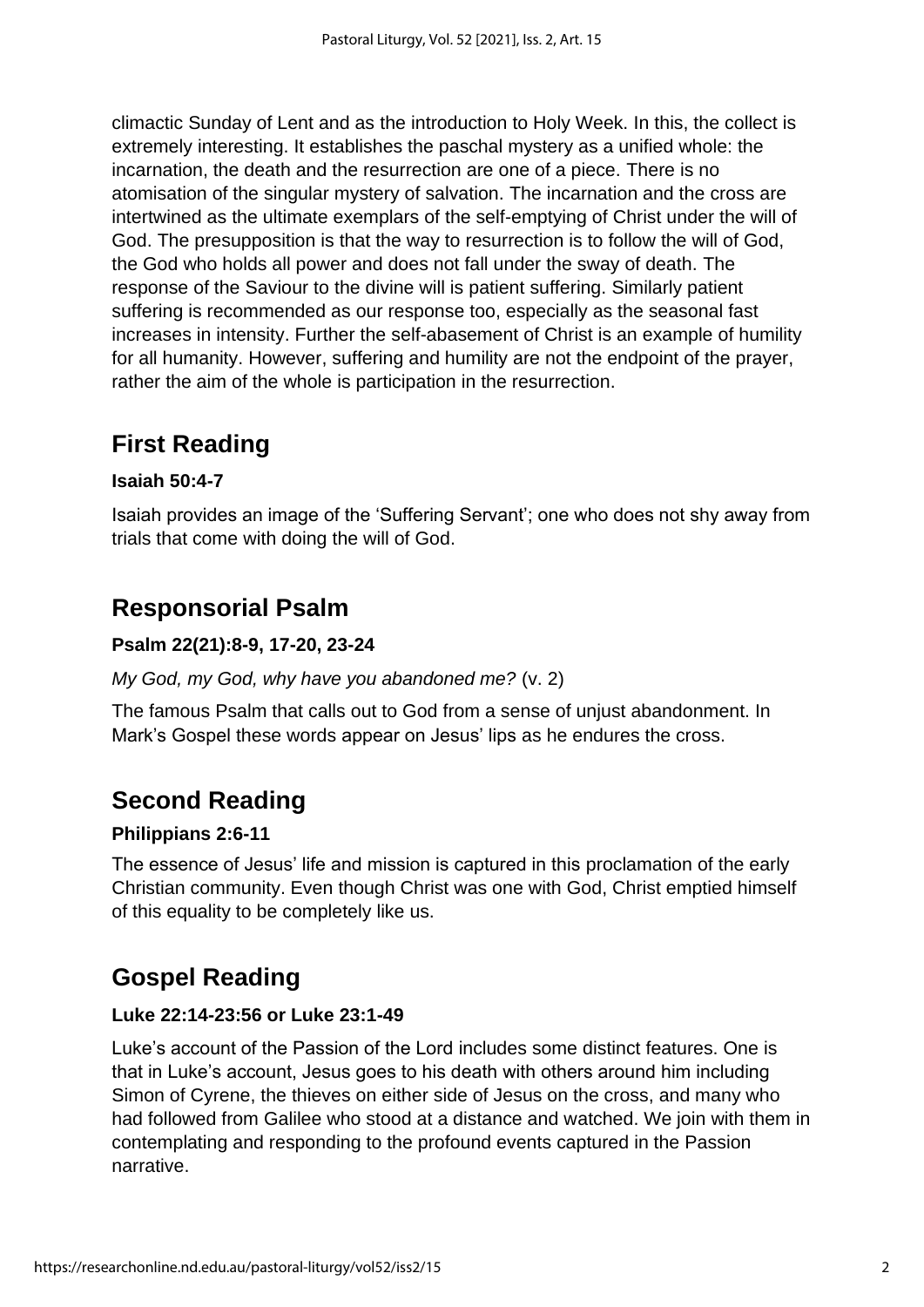### **Reflection**

Today's liturgical celebration has two parts. The opening part focussing on Jesus' triumphant entry into Jerusalem which features the palms, and the second which features an extended reading of the Passion of the Lord. Though they might be seen as separate, they are very interconnected elements and speak to each other.

The first connection between the two parts is the well stated understanding that a crowd that worships Jesus as coming in God's name at one point is quick to turn against him soon after. This illustration of the fickleness of human nature does bear reflection. It is a warning to us that simply proclaiming outwardly something that does not match penetrating conviction will be found out.

But there is more to draw on here too. As we hold on to our palms and take them home with us, they remind us as to what we hope Jesus to be, how we hope God operates as a saving victor that brings all we need, a 'king' who commands the world we live in. Yet, as we follow Jesus' story, we see that this king does not simply manipulate existence to match expectation, whether that be mine, yours, or any number of people through the ages. Jesus is about one thing, doing the will of the Father. In the many scenes found in the Passion is the Agony in the Garden (found in the longer version of the Gospel). There we see the iconic moment where Jesus asks God the Father that "this cup be taken away", but immediately surrenders his will to the Father's; "let your will be done, not mine" (Lk 22:42). This is not only a profound Christological moment but is also part of the call for Jesus' followers to take up their cross and follow. Earlier in Luke's gospel Jesus makes the point that:

If any want to become my followers, let them deny themselves and take up their cross daily and follow me. For those who want to save their life will lose it, and those who lose their life for my sake will save it. (Luke 9:23-24)

There are many ways we are called to follow Jesus' example and 'lay down our lives'. When we acknowledge the Passion of the Lord, we also acknowledge those great men and women who walk with Jesus in something of a more literal sense. Fortunately, most of us are not called to such sacrificial situations. However, we are all called to follow. To not seek our own will that is the easier way out, but God's.

It is easy to proclaim God's glory when God's activity is clear and matches our expectation. There are a multitude of followers that praise God "for all the mighty works they had seen" (Lk 19:37) in the Palm Sunday procession reading. As we follow the Passion, those followers disappear. Famously even Jesus' closest followers, the Twelve and Peter most prominently among them, struggle with Jesus' movements on the way to the cross. The unfathomable is happening and they, quite understandably, are struggling to make sense of it. God is no longer obviously matching their expectation.

There is a scene in today's Gospel reading that is unique to Luke and speaks to this sentiment. When Jesus is sent off by Pilate to Herod to be dealt with, Herod is said to be delighted to see Jesus. Herod does not immediately want to join in the condemnation coming from those who had arrested Jesus. Rather, Herod is excited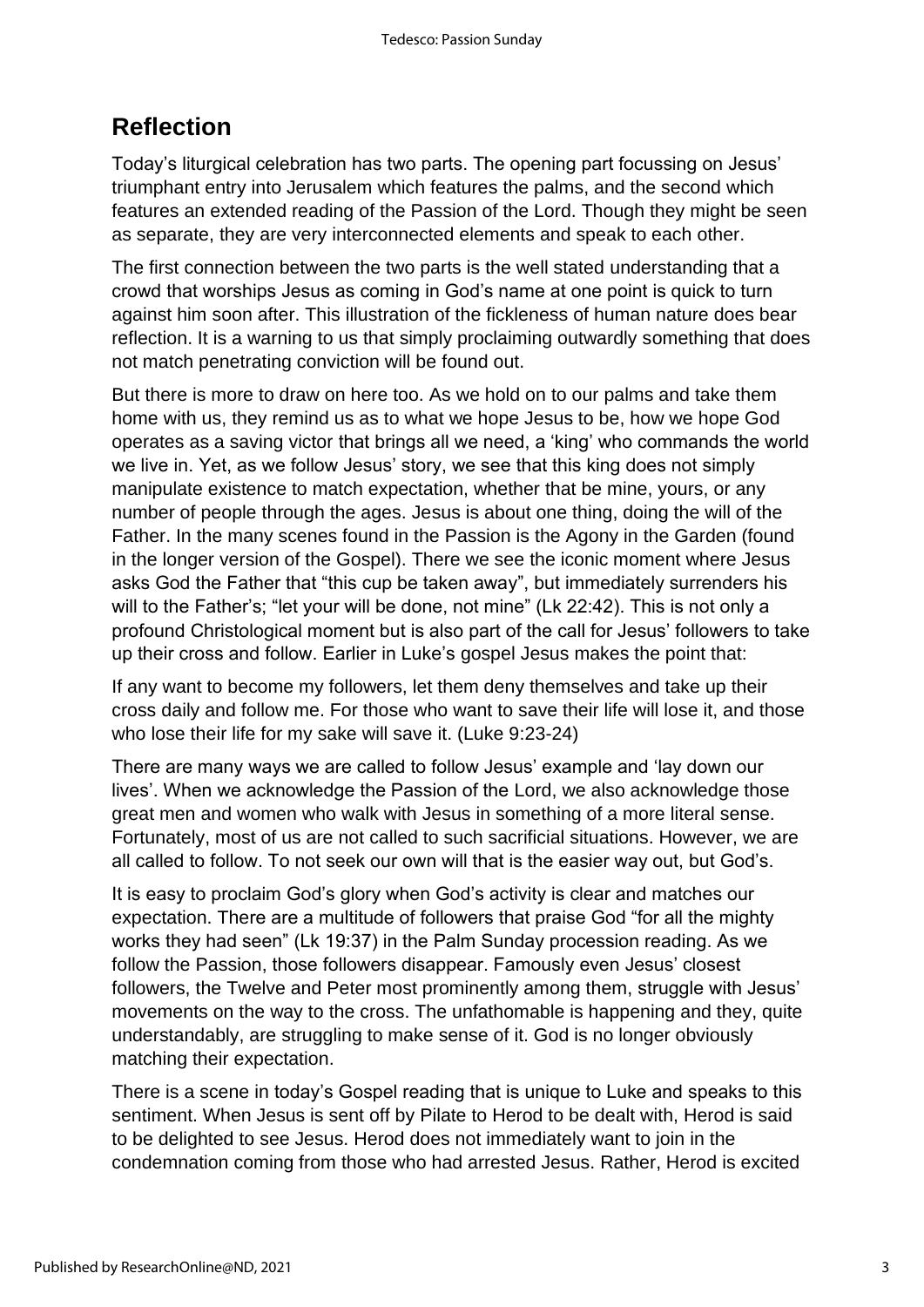and eagerly wants to meet Jesus. This is so because Herod himself has heard of Jesus' greatness and wanted to see for himself some "great miracle" (23:8). When Herod questions Jesus, Jesus remains silent. There is no sign or great miracle given. Jesus is not an entertainer, a performer of magic on demand. Jesus is about the will of God. The will of God here is silence.

Herod's excitement is dashed, and he soon joins with his guards in treating Jesus with contempt and mocking him. Later, while on the cross, a similar theme is seen. As crowds stand by watching, leaders mock Jesus, "he saved others; let him save himself if he is the Messiah of God, his chosen one!" (23:35). If you are God, then act how I think God should act. Please me and my sensibilities. Do what I want you to do. Act in keeping with how I think God should act. From Peter to Herod, from the crowd of excited disciples to those gathered at the foot of the cross. All in their own way fall to the same fault; not your will be done God, but mine.

As we hold our palms, we proclaim a God who does great works, but also a God who enters the darkness of human sin, who seems silent in the face of injustice and despair. When it is hardest of all to see how God is working, we are then called to follow on a deeper and lasting level; not my will God, but yours be done. Not my way of understanding God, but yours. Not faith in how I think faith should work, but faith in you God. This is one of many prayers that come forth in this holiest of weeks.

There is one final note to make here. If the story of the Passion is anything to go by, we all will fail to surrender our will to God's at some point and in some way. This is the reason why God has entered into our reality, to meet us as we are. The great prayer of the Second Reading taken from Philippians reminds us of what is going on here. It is a foundational guide to our faith. God does not hold God's self over and against us. God, in the person of Jesus, empties God's self and enters into humanity, to the point of death on a cross. Not to remain there and wallow with us in our failing, but to rise up and draw broken humanity to God's very being. That does not necessarily make the difficult and silent times any easier. It does, however, provide us with a vision, a hope, a way we can navigate what seems unnavigable. Thus, in the good times and the bad, what whatever faith we have, we place in our Lord God.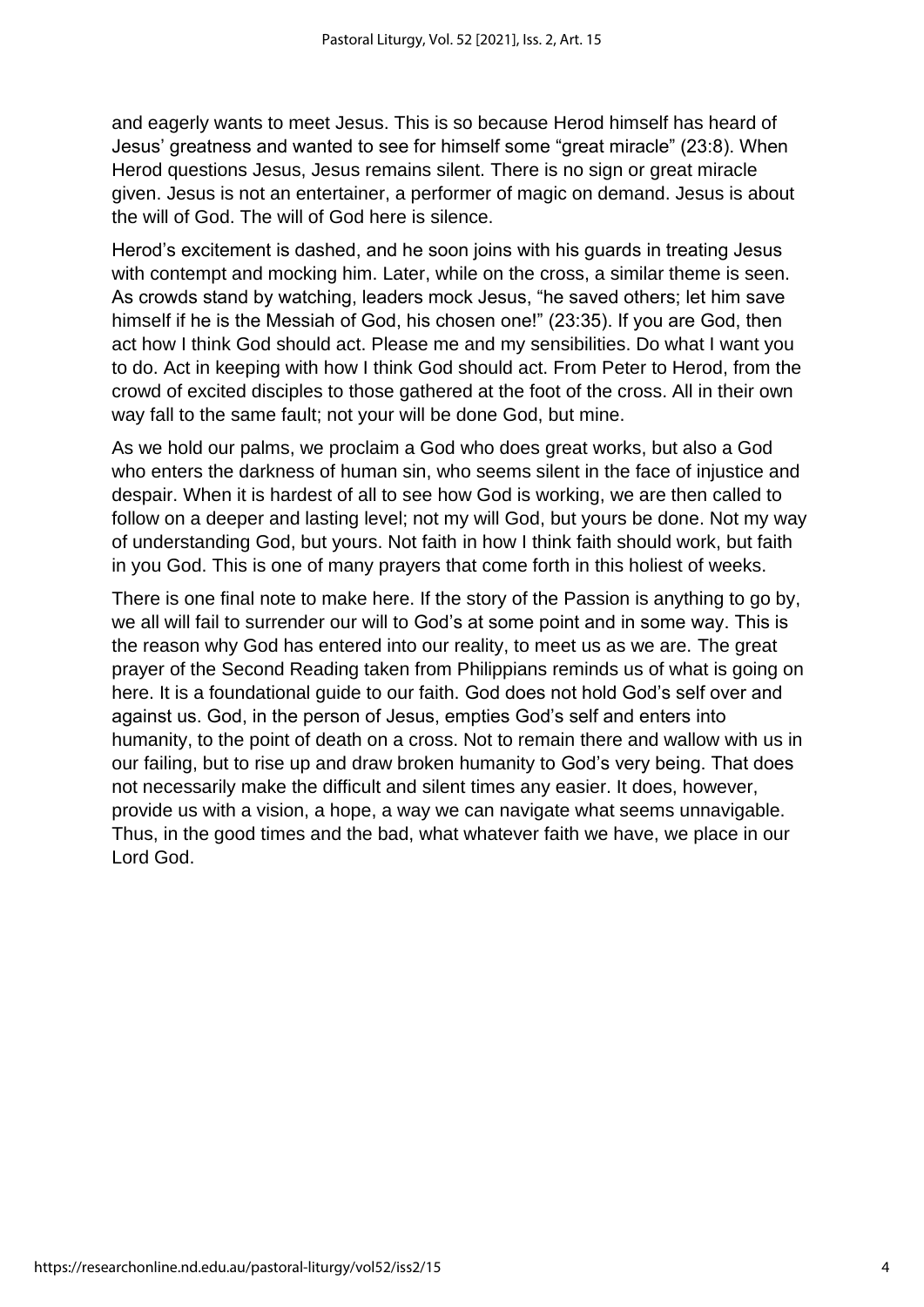## **Prayer of the Faithful**

### **Introduction**

Father, we come to you with the needs of our community. As we heard in the Psalm, we know that you will not abandon us and we will sing of your glory.

### **Petitions**

We pray for Pope Francis that he continues to lead the People of God in truth and love, guided by the Holy Spirit, into the Synod in 2023. May he remain healthy and strong to fulfil his goals for the Church.

*(Pause)* Lord hear us OR We pray to the Lord.

We pray for the members of the Plenary Council and the committees that support them as we journey towards the second Assembly in July. May all the information that has been collected from the People of God faithfully inform the decisions about the future of our Church in Australia.

*(Pause)* Lord hear us OR We pray to the Lord.

We pray for the leaders of nations during this time of climate change and the pandemic. May they be inspired by the Spirit to implement equitable and just policies that meet the needs of the poor and those living on the fringes of society. *(Pause)* Lord hear us OR We pray to the Lord.

We pray for those who are persecuted for their Christian faith that they be strengthened in their belief in Christ who is the triumphant King*. (Pause)* Lord hear us OR We pray to the Lord.

We pray for our parish community that the works of charity, self-sacrifice and prayerfulness continue so that our relationship with God in faith grows. *(Pause)* Lord hear us OR We pray to the Lord.

We pray for those who have neglected their faith that they may find the strength to come back through the prayers and active compassion of our Church. *(Pause)* Lord hear us OR We pray to the Lord.

We pray for those who are suffering with mental illness because of the pandemic. May they be strengthened through the care and love of those around them. *(Pause)* Lord hear us OR We pray to the Lord.

### **Conclusion**

Father, we thank you for your great love and know that our needs are heard as we pray through the Spirit and in the name of Christ our King **Amen.**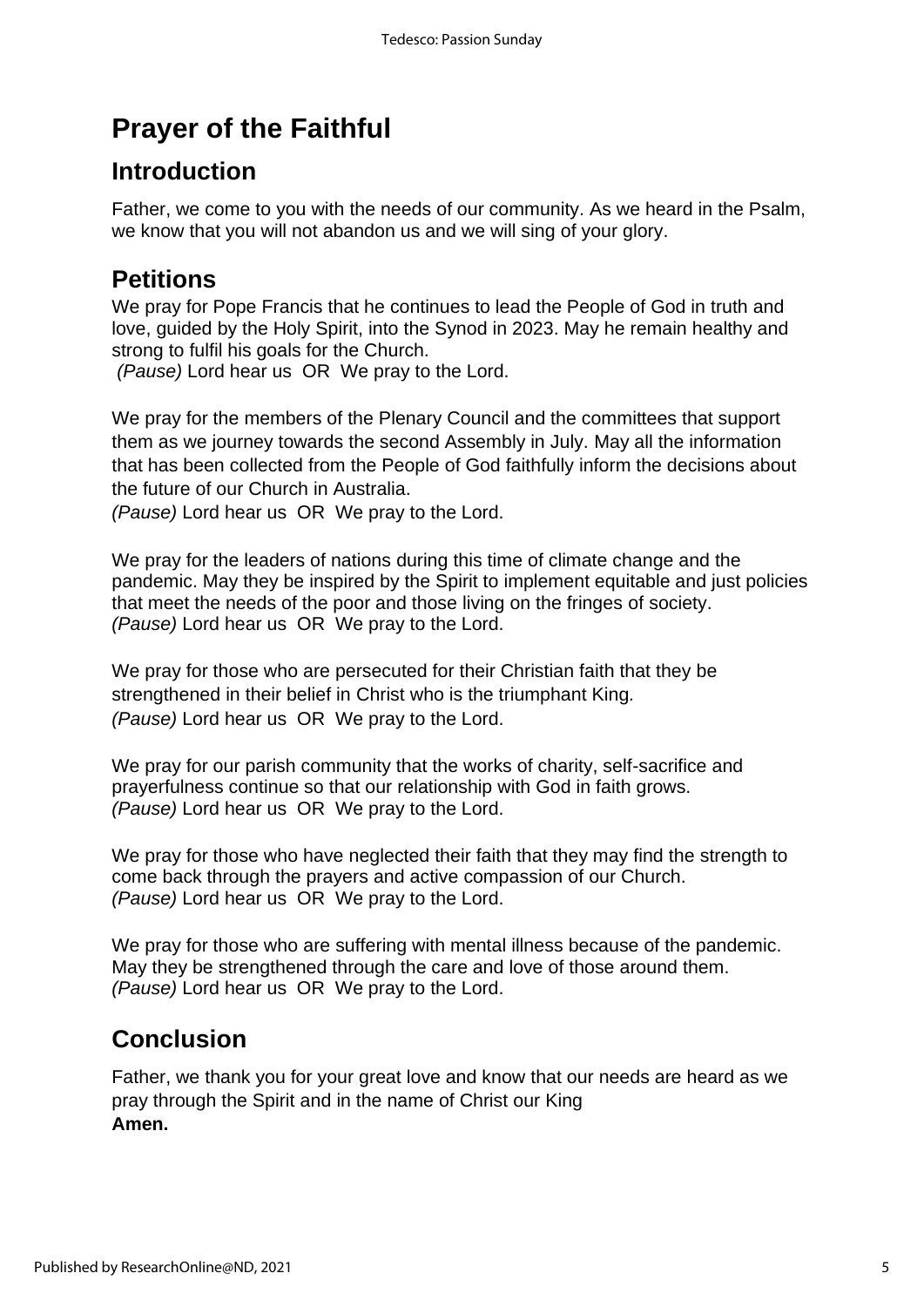### **Music selections by Alessio Loiacono and Chris deSilva**

### **GA**

Entrance Antiphon: Hosanna to the Son of David. P Jones/E Rayson. 311 Hosanna to the Son of David. J Wood. 312

Entrance Procession: All, glory, praise and honour. J M Neale/ J S Bach. 309 Hail, Redeemer, King divine! P Brennan/ W Flood. 390

Other Hymns for the Liturgy: Behold the wood. D Schutte. 333 O sacred head, surrounded. Saint Bernard of Clairvaux/ J S Bach. 335 When the Son of God was dying. J Bell. 510 Were you there? African American Spiritual. 336

#### **AOV1**

Blessings on the king. M Lynch. 104 Behold the cross. B Hurd. 105 Were you there? African American Spiritual. 103

#### **AOV2**

See his hands. S Sears. 48

#### **AOV4Kids**

Sing it! Hosanna. M Mangan. 73

#### **CWB**

Entrance Procession All glory, praise and honour. Theodulph of Orleans. 229 Hail, redeemer, king divine. Patrick Brennan CSsR. 703

#### Other hymns for the Liturgy

My loving Saviour, how have you offended. Johann Heermann. 749 O sacred head, surrounded. St Bernard of Clairvaux. 776 When I survey the wondrous cross. Isaac Watts. 862

#### **CWBII**

Entrance Antiphon Hosanna to the Son of David. ICEL. 302

#### Entrance Procession

All glory, laud and honour. Theodulph of Orleans, tr. John Mason Neale. 303 Hail, redeemer, king divine! Patrick Brennan CSsR. 400

#### Other hymns for the Liturgy

Tree of life. Marty Haugen. 300 Were you there when they crucified my Lord? African-American Sprirtual. 328 When I survey the wondrous cross. Isaac Watts. 329